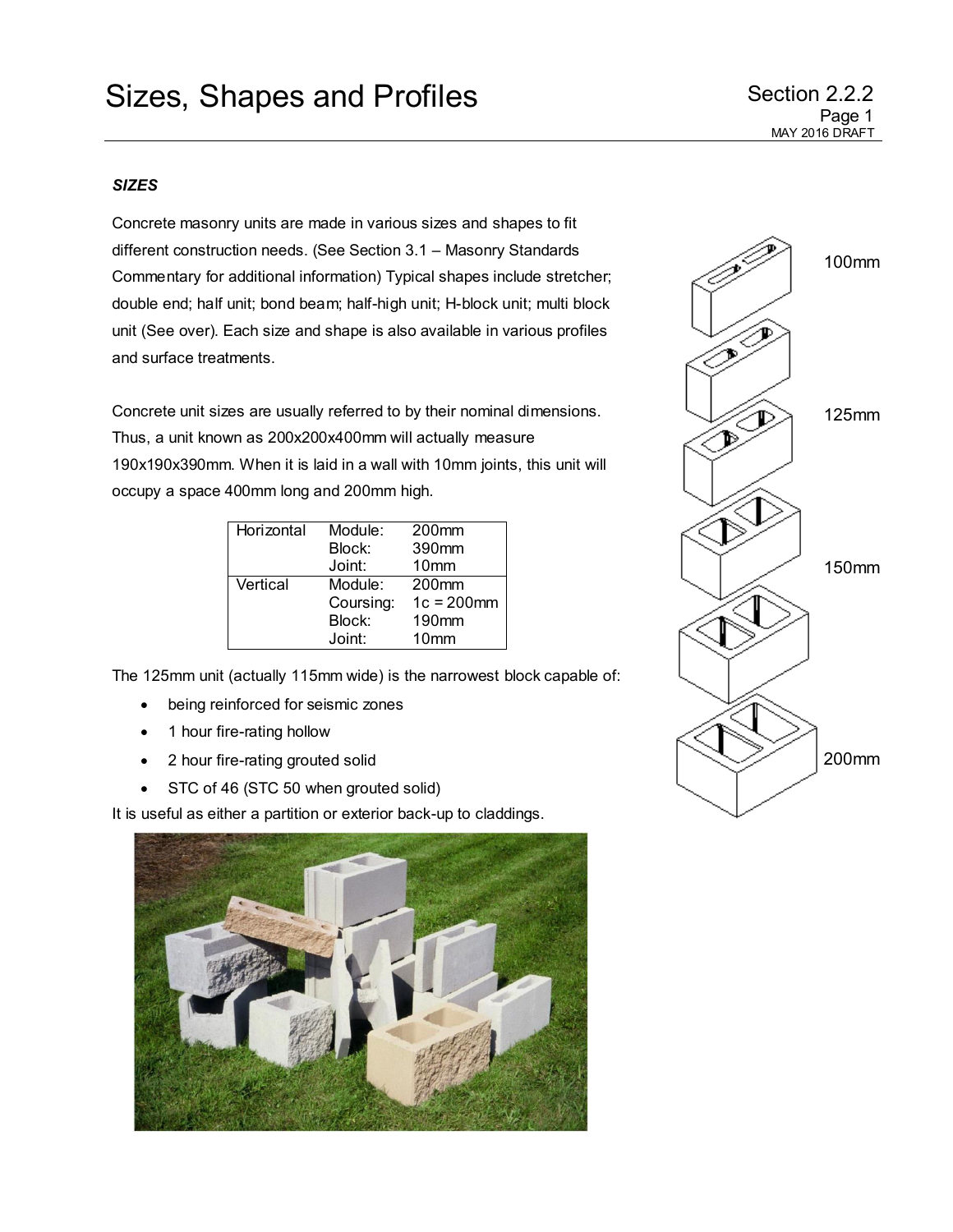## *SHAPES*



The H-Block unit offers special structural advantages:

- Easily accepts heavy reinforcing
- Creates a nearly monolithic slab of concrete when grouted solid (See Structural Wall Types Section 1.2.2)

Available in all architectural finishes.